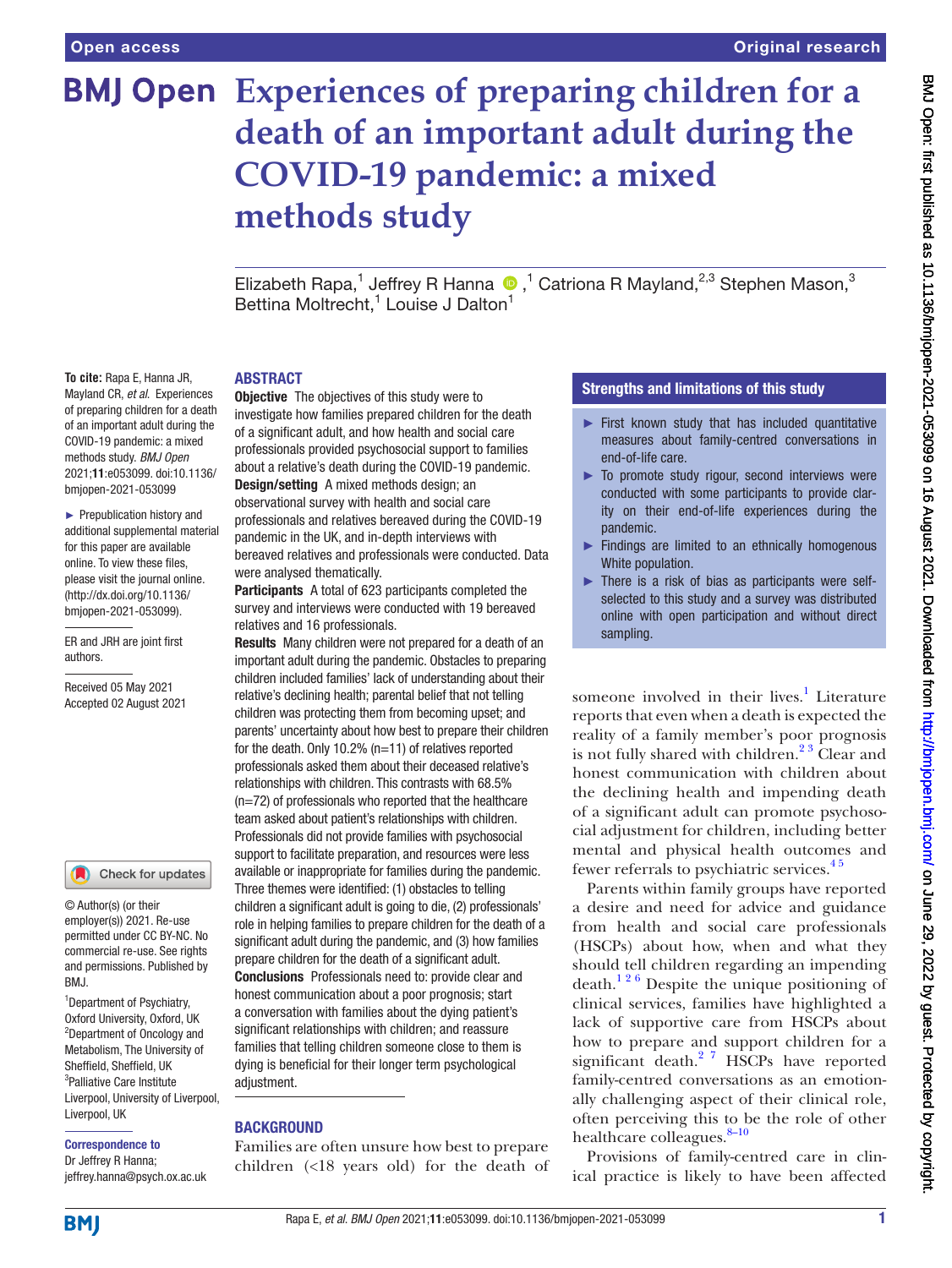by the COVID-19 pandemic in the UK, including the increased practical and emotional pressures encountered by  $\widehat{HSCPs}$ ,  $\frac{1112}{2}$  and the absence of families visiting in hospital, care home and hospice settings. Exploration of bereaved relatives' and HSCPs' experiences and perceptions will aid our understanding of how families navigated preparing children for a death during the COVID-19 crisis. This will help inform current and future clinical practice on how families can be better supported as they prepare children for a bereavement.

#### Aims and objectives

The aim of this study was to explore how families prepared children for a death during the COVID-19 pandemic in the UK. The objectives were to investigate:

- 1. How families navigated telling children someone close to them was going to die.
- 2. Professionals' role in supporting families as they prepared children for a death.

#### **METHODS**

#### Design and context

A mixed methods design was used for this study<sup>13</sup>; (1) relatives bereaved during the pandemic and HSCPs who provided end-of-life care during the same period completed an observational, open online survey, and (2) survey respondents who expressed an interest to provide further information were invited, via email, and participated in an in-depth qualitative interview regarding their experiences.

This study was embedded within a national quantitative UK survey which aimed to: (1) explore the experiences of bereaved relatives regarding end-of-life care during the COVID-19 pandemic, (2) understand the impact of COVID-19 on the bereavement process for relatives, and (3) explore the experiences of HSCPs who provided endof-life care during the COVID-19 crisis. Other findings from this research have been published elsewhere.<sup>11 12 14</sup>

#### Patient and public involvement

Five members from the online advisory panel of the Clinical Research and Innovation Office at Sheffield Teaching Hospitals NHS Trust, and the lead patient and public involvement (PPI) representative from the Clinical Cancer Trials Executive Committee provided input to survey development. PPI involvement was helpful for ensuring the language/questioning was appropriate, and resulted in revisions, such as the inclusion of additional response criteria, such as adding 'don't know'.

#### **Participants**

#### Bereaved relatives

Participants were considered eligible to complete the survey if they were  $\geq 18$  years old, experienced the death of a family member or close friend during the first wave of the COVID-19 pandemic (March to June 2020) and resided in the UK. There were no inclusion or exclusion criteria to the cause of the death. Of the 48 respondents

who expressed an interest to be involved in follow-up research, a total of 19 relatives were interviewed; 28 potential participants did not respond to the interview invitation, and one declined.

#### Health and social care professionals

HSCPs were considered eligible to take part in the survey if they provided end-of-life care during the first wave (March to June 2020) of the COVID-19 pandemic in the UK. For simplicity, the term 'HSCP' is used as a collective term to describe the range of professionals and individuals involved in end-of-life care and support. Seventyeight respondents expressed an interest to be involved in follow-up research. Of these, 16 took part in a qualitative interview; 60 did not respond to the invitation, and two replied stating they were no longer interested.

#### Data collection

An online survey was developed using the Qualtrics platform. Initially, respondents were asked to select if they were a bereaved friend/relative or an HSCP. The survey included questions about support for families in relation to preparing children for a death during the COVID-19 pandemic; questions were developed by the research team and were different for relatives and professionals (see [online supplemental file\)](https://dx.doi.org/10.1136/bmjopen-2021-053099). Appropriate demographic questions were asked, including age, gender and ethnicity, and relationship to the deceased or clinical role. The survey was promoted through social media platforms; public and charitable organisations related to palliative care and bereavement; and organisations of minoritised groups between June and September 2020.

Semistructured interviews were carried out between July and December 2020. Topic guides ([box](#page-2-0) 1) were developed, informed by the literature, the study's aims and objectives, and the research team who have a wealth of research and clinical experience in end-of-life and bereavement care. Interviews were conducted by two female researchers, neither of whom had prior relationships with the participants. Interviews were conducted on Zoom (n=9) or telephone (n=26), audio recorded and lasted between 20 and 98 min.

Audio recordings were transcribed *verbatim* after all interviews were completed and verified by the research team. Preliminary analysis identified some of the categories developed from the transcript data required further clarification. Following discussion as a research team and a protocol/ethical amendment, JRH invited eight participants via email to take part in a second interview to provide clarity on their experiences. Four bereaved relatives and two HSCPs agreed to another interview. Two bereaved relatives declined the invitation due to a lack of interest to take part in further studies. The topic guide was iteratively modified by the authors who are experienced clinicians and researchers in family-centred care [\(box](#page-2-0) 1). Second interviews were conducted by JRH (an experienced qualitative researcher) on Zoom, April 2021, audio recorded and lasted between 16 and 31 min.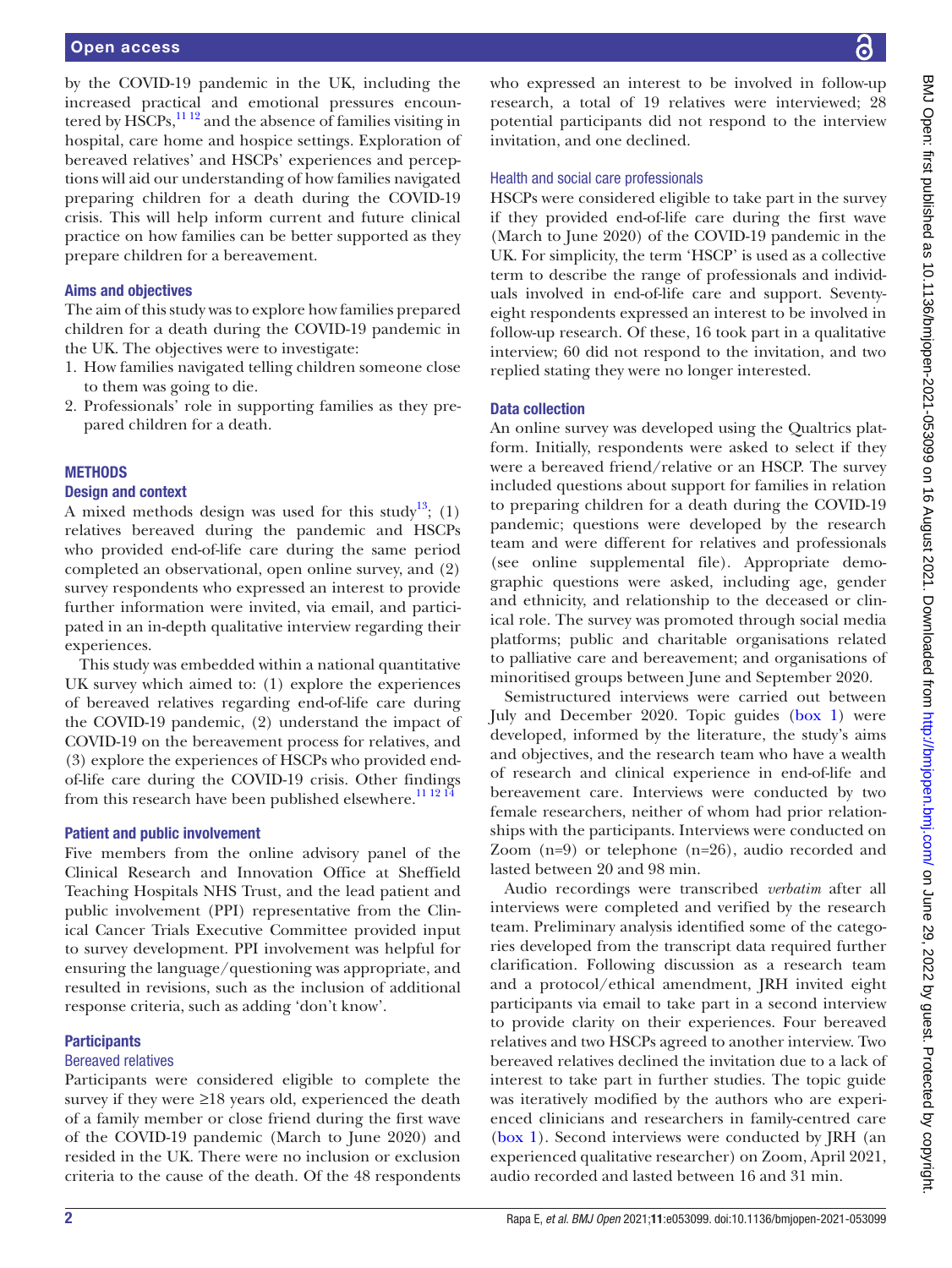#### <span id="page-2-0"></span>RESULTS conduct of the study Initial topics based on the literature and study aims and objectives ► Exploration of end-of-life experiences during the COVID-19 pandemic. ► Exploration of how relatives managed the final weeks and days of life with their dependent children.

► Exploration of the needs of families as they prepared children for a death during the COVID-19 pandemic.

Box 1 Semistructured topic guide used to guide the

- ► Exploration of professionals' perceptions of the needs of families as they prepared children for death during the COVID-19 pandemic.
- ► Exploration of professionals' perceptions of the psychosocial needs of families when a relative was dying during the pandemic in relation to their children.

#### Sample of additional topics for follow-up interviews

- ► Professionals' role in providing psychological support to families at end of life about important relationships with dependent children.
- ► Professionals' role in signposting families to family support services during the COVID-19 pandemic.
- ► Families' engagement with family support services when a relative was at end of life during the COVID-19 pandemic.
- ► Children's involvement in the family when a relative was at end of life during the COVID-19 pandemic.

#### Data analysis

Quantitative data were analysed using descriptive statistics within SPSS V.26 by JRH and BM. The qualitative data were analysed using reflexive thematic analysis by JRH.<sup>15</sup> JRH read and re-read the transcripts to gain a sense of each participant's story; manually coded the data by marking similar phrases or words from participant's narratives; and identified where some of them constructed into themes, in combination with the quantitative data. This approach was undertaken to enhance and illustrate study findings.<sup>[16](#page-9-7)</sup> ER and LJD independently reviewed the data resulting in the inclusion of one theme and renaming of two subthemes. Themes were refined through critical dialogue with all authors.

#### Ethical considerations

Respondents opted into the study and were provided with written information about the research and provided consent prior to participation. Participants were not forced to answer the questions within the survey and each question was optional. Respondents were only contacted to take part in interviews if they expressed an interest to be invited to provide further information. Oral consent was also collected at time of interview. Participants were aware of their right to pause, reschedule or terminate

the interview. Data protection procedures were observed, and assurances of confidentiality were provided.

#### Quantitative survey participants

A total of 278 UK-based bereaved relatives (216 female, 59 male, 3 other) completed the survey. The mean age of respondents was 53.4 years (range 19–87 years), and with a single exception, all were from a White British ethnic group. The respondents' relationship with the deceased included son/daughter (n=174), spouse/partner (n=22), parent (n=4), son/daughter in-law (n=12), niece/nephew (n=13), grandchild (n=19), sibling  $(n=6)$ , friend  $(n=14)$  and other  $(n=14)$ . The age of the deceased ranged from 22 to 103 years (mAvgAge=81.6 years, SD 12.2). Most of the deaths took place in England (n=179). Of the 278 bereaved relatives, 110 reported their relative/friend 'definitely' or 'probably' had coronavirus [\(table](#page-2-1) 1). In total, 345 HSCPs completed the survey, which included nurses (n=155), doctors (n=114), allied health professionals (n=28), social care professionals  $(n=2)$ , volunteers  $(n=5)$  and healthcare assistants  $(n=23)$ . Eighteen professionals did not provide details about their role. Sample characteristics are reported in [table](#page-3-0) 2.

#### Qualitative interview participants

Overall, 19 relatives (12 female, 7 male) and 16 HSCPs (11 female, 5 male) were interviewed. The participant's relationship with their family member varied, including spouse/partner  $(n=4)$ ; son/daughter-in-law  $(n=2)$ ; adult child  $(n=11)$ ; grandchild  $(n=1)$ ; and niece  $(n=1)$ . Most relatives (n=16) reported the deceased had significant relationships with children (<18 years old), including parent (n=2), grandparent (n=14) and aunt/uncle  $(n=3)$ . The deceased were aged 50–59 years  $(n=1)$ , 60–69 years (n=3), 70–79 years (n=3), 80–89 years (n=9) or 90 years and over (n=3). A range of HSCPs were involved, including registered nurses (n=4); clinical nurse specialists (n=3); team leaders (nurse) (n=2); medical consultants  $(n=2)$ ; junior doctors  $(n=2)$ , as well as a social worker; chaplain; and healthcare assistant. Additional sample characteristics are reported in [table](#page-4-0) 3. A summary of the participants involved in the quantitative and qualitative phases of this study is shown in [figure](#page-5-0) 1.

The data below describe relatives' and HSCPs' experiences and perceptions of the final weeks and days of life. Of the participants interviewed, relatives reported their dying family member was receiving care at a care home (n=9) or hospital (n=10) at end of life. Additionally, most

<span id="page-2-1"></span>

| Survey responses from bereaved relatives<br>Table 1      |                     |                       |                      |                           |                             |
|----------------------------------------------------------|---------------------|-----------------------|----------------------|---------------------------|-----------------------------|
|                                                          | Total<br>responders | Yes, certainly<br>(%) | Yes, probably<br>(%) | No, probably<br>not $(%)$ | No, certainly<br>not $(\%)$ |
| Q. Was the person who died infected with<br>coronavirus? | 256                 | 82 (32)               | 28(11)               | 54(21.1)                  | 92(35.9)                    |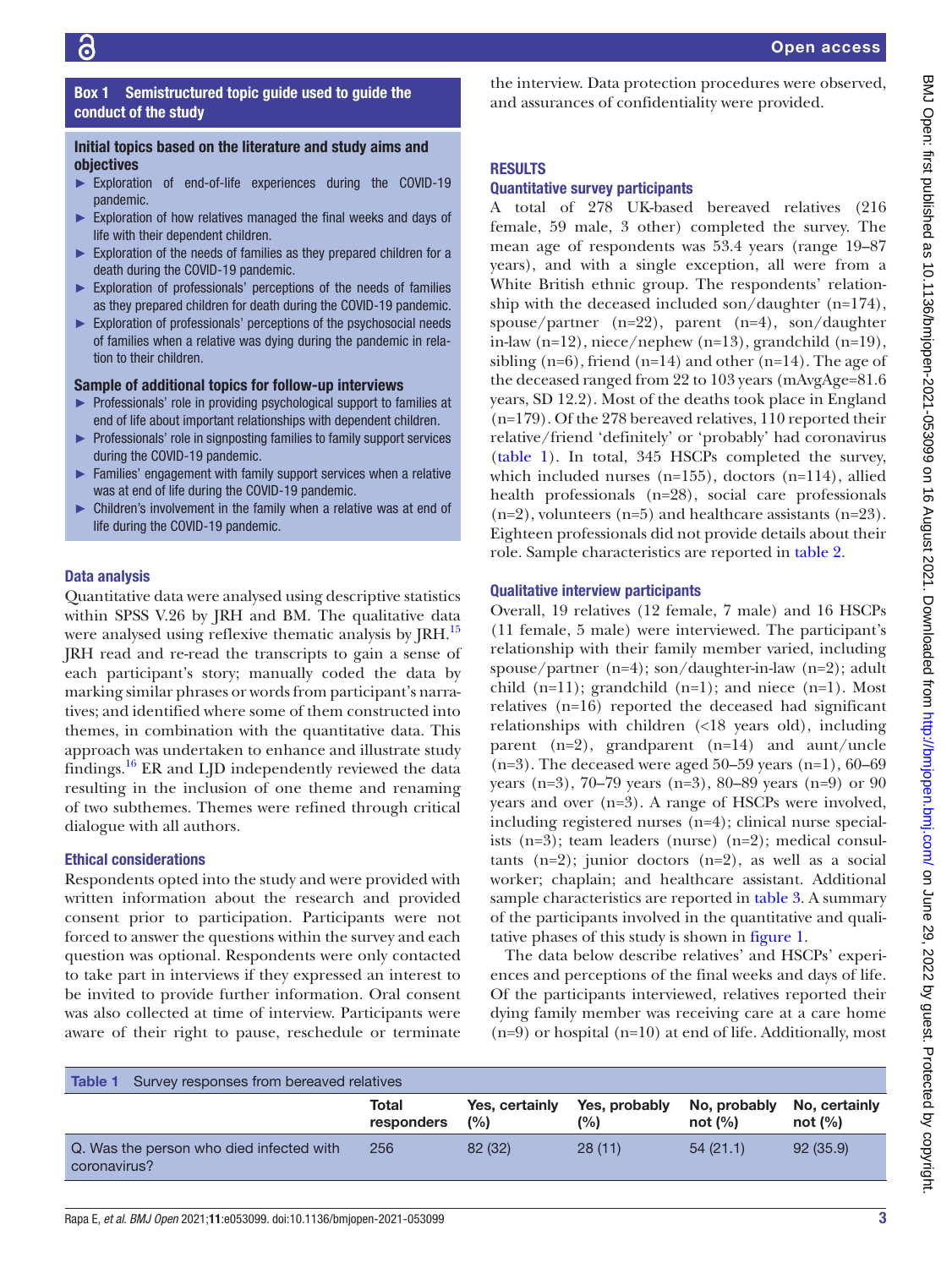<span id="page-3-0"></span>

| Characteristics of the bereaved relatives and<br><b>Table 2</b><br>HSCPs who completed the survey |                |                                                                   |                |  |  |  |
|---------------------------------------------------------------------------------------------------|----------------|-------------------------------------------------------------------|----------------|--|--|--|
| <b>Characteristics of</b><br><b>HSCPs surveyed</b>                                                | n              | <b>Characteristics of</b><br>bereaved relatives<br>surveyed       | n              |  |  |  |
| Professional role                                                                                 |                | Gender of participant                                             |                |  |  |  |
| Doctor                                                                                            | 114            | Female                                                            | 216            |  |  |  |
| <b>Nurse</b>                                                                                      | 155            | Male                                                              | 59             |  |  |  |
| Pharmacist                                                                                        | 1              | Non-binary                                                        | 1              |  |  |  |
| Physiotherapist                                                                                   | 13             | Other                                                             | $\overline{1}$ |  |  |  |
| Occupational<br>therapist                                                                         | 2              | Missing                                                           | 1              |  |  |  |
| Chaplain                                                                                          | 5              |                                                                   |                |  |  |  |
| Speech and<br>language therapist                                                                  | 4              | Participant's<br>relationship to the<br>family member who<br>died |                |  |  |  |
| <b>Dietician</b>                                                                                  | 1              | Son/daughter                                                      | 174            |  |  |  |
| Social care<br>professional                                                                       | 2              | Spouse/partner                                                    | 22             |  |  |  |
| Healthcare<br>assistant                                                                           | 23             | Parent                                                            | 4              |  |  |  |
| Volunteer                                                                                         | 5              | Son/daughter-in-<br>law                                           | 12             |  |  |  |
| Other (no details/<br>free text provided)                                                         | 13             | Niece/nephew                                                      | 13             |  |  |  |
| Missing                                                                                           | 5              | Grandchild                                                        | 19             |  |  |  |
|                                                                                                   |                | Sibling                                                           | 6              |  |  |  |
| Location of<br>professional                                                                       |                | Friend                                                            | 14             |  |  |  |
| England                                                                                           | 247            | Other                                                             | 14             |  |  |  |
| Scotland                                                                                          | 58             |                                                                   |                |  |  |  |
| Wales                                                                                             | $\overline{7}$ |                                                                   |                |  |  |  |
| Northern Ireland                                                                                  | 25             | Location of death                                                 |                |  |  |  |
| <b>Missing</b>                                                                                    | 8              | England                                                           | 179            |  |  |  |
|                                                                                                   |                | Scotland                                                          | 63             |  |  |  |
|                                                                                                   |                | <b>Wales</b>                                                      | 10             |  |  |  |
|                                                                                                   |                | Northern Ireland                                                  | 7              |  |  |  |
|                                                                                                   |                | <b>Missing</b>                                                    | 19             |  |  |  |
|                                                                                                   |                | <b>Place of death</b>                                             |                |  |  |  |
|                                                                                                   |                | Hospital<br>General ward                                          | 75             |  |  |  |
|                                                                                                   |                | $(n=34)$<br>Intensive care unit<br>$(n=13)$                       |                |  |  |  |
|                                                                                                   |                | Coronavirus ward<br>$(n=26)$                                      |                |  |  |  |
|                                                                                                   |                | Other $(n=2)$                                                     |                |  |  |  |
|                                                                                                   |                | Usual place of care                                               | 192            |  |  |  |
|                                                                                                   |                | Home $(n=30)$                                                     |                |  |  |  |
|                                                                                                   |                | Care home (n=162)                                                 |                |  |  |  |
|                                                                                                   |                |                                                                   | Continued      |  |  |  |

| <b>Table 2</b> Continued                           |   |                                                             |    |
|----------------------------------------------------|---|-------------------------------------------------------------|----|
| <b>Characteristics of</b><br><b>HSCPs surveyed</b> | n | <b>Characteristics of</b><br>bereaved relatives<br>surveyed | n  |
|                                                    |   | Hospice                                                     | 10 |
|                                                    |   | Missing                                                     |    |
|                                                    |   | Was the person who<br>died infected with<br>coronavirus?    |    |
|                                                    |   | Yes, certainly                                              | 82 |
|                                                    |   | Yes, probably                                               | 28 |
|                                                    |   | No, probably not                                            | 54 |
|                                                    |   | No, certainly not                                           | 92 |
|                                                    |   | Missing                                                     | 22 |

HSCP, health and social care professional.

relatives interviewed reported their dying family member was living with a chronic illness, and at a point during the pandemic their health condition had rapidly deteriorated; most also tested positive for COVID-19 (n=13). HSCPs interviewed worked in acute (n=10) and community (n=6) settings. Data are discussed under three themes: (1) obstacles to telling the children a significant adult is going to die, (2) HSCPs' role in helping families to prepare children for the death of a significant adult during the pandemic, and (3) how families prepare children for the death of a significant adult.

#### Theme 1: obstacles to telling children a significant adult is going to die

Where a significant adult had a poor prognosis, some relatives and HSCPs reported children had been informed and regularly updated by their parents about the declining health and impending death. In other families, children were reported by relatives and professionals as less prepared for the death. These issues are further discussed under two subthemes: (1) parental belief that not telling children was protecting their children from distress, and (2) the family's lack of understanding about the decline in their loved one's health.

#### *Subtheme 1: parental belief that not telling children was protecting their children from distress*

Relatives and professionals reflected that parents within the family network were unsure how they could tell their children that a significant adult was going to die or what age-appropriate language to use. Additionally, relatives reported that the children's parents were concerned about how children would react to the news. More often, relatives felt it was better *not* to tell the children about the seriousness of the family member's condition in order to protect them from becoming upset.

I don't think they [referring to adult children] mentioned it then through his illness really. They weren't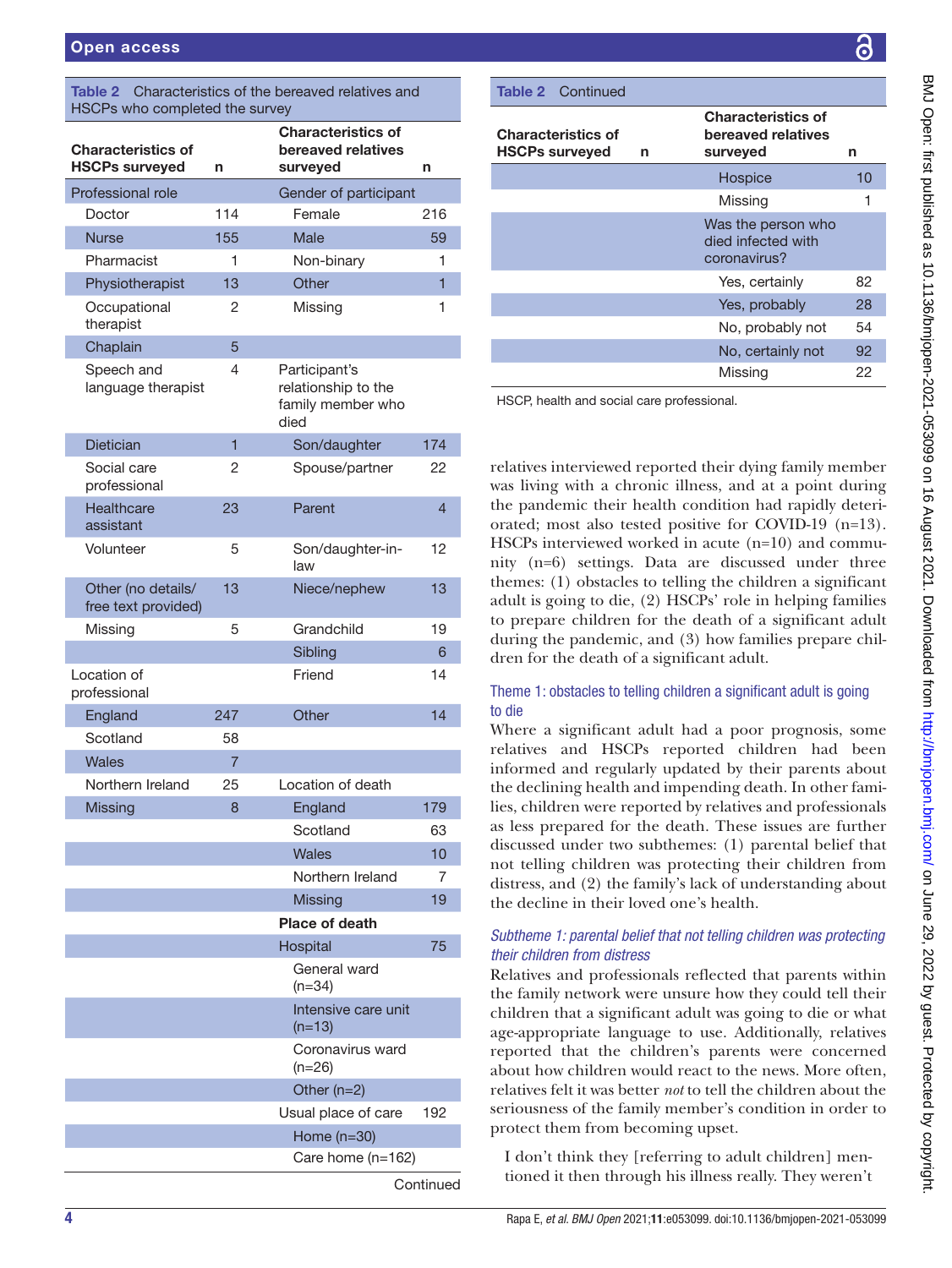<span id="page-4-0"></span>

| Characteristics of the bereaved relatives and HSCPs interviewed in the study<br>Table 3 I |                |                                                             |                |
|-------------------------------------------------------------------------------------------|----------------|-------------------------------------------------------------|----------------|
| <b>Characteristics of HSCPs interviewed</b>                                               | n              | <b>Characteristics of bereaved relatives interviewed</b>    | n              |
| Hospital-based professionals                                                              | $\overline{1}$ | Gender of participant                                       |                |
| Palliative care social worker                                                             | 1              | Female                                                      | 12             |
| Palliative care consultant                                                                | $\overline{2}$ | Male                                                        | $\overline{7}$ |
| Palliative care clinical nurse specialist                                                 | 1              |                                                             |                |
| Palliative care team leader (nurse)                                                       | 1              | Participant's relationship to the family member who<br>died |                |
| Registered nurse                                                                          | 1              | Spouse/partner                                              | 4              |
| Healthcare chaplain                                                                       | 1              | Adult child                                                 | 11             |
| Healthcare assistant                                                                      | 2              | Adult grandchild                                            | 1              |
| Junior doctor                                                                             | $\overline{2}$ | Son/daughter-in-law                                         | $\overline{2}$ |
|                                                                                           |                | <b>Niece</b>                                                | 1              |
| Care home-based professionals                                                             |                |                                                             |                |
| Registered nurse                                                                          | 2              | Ethnicity of relative/deceased                              |                |
| Palliative care registered nurse                                                          | 1              | White (English/Welsh/Scottish/Northern Irish/<br>British)   | 19             |
| Hospice-based professionals                                                               |                | Location of relative/death                                  |                |
| Palliative care clinical nurse specialist                                                 | 1              | England                                                     | 14             |
| Palliative care consultant                                                                | 1              | Scotland                                                    | 4              |
| Palliative care nurse                                                                     | 1              | Wales                                                       | 1              |
|                                                                                           |                | Northern Ireland                                            | 0              |
| Location of professional                                                                  |                |                                                             |                |
| England                                                                                   | 8              | Place of death                                              |                |
| Scotland                                                                                  | 5              | Hospital                                                    | 10             |
| Wales                                                                                     | $\overline{2}$ | General ward (n=3)                                          |                |
| Northern Ireland                                                                          | 1              | Intensive care unit $(n=4)$                                 |                |
|                                                                                           |                | Coronavirus ward (n=3)                                      |                |
| Gender of professional                                                                    |                | Care home                                                   | 9              |
| Female                                                                                    | 11             |                                                             |                |
| Male                                                                                      | 5              | Chronic condition of deceased family member                 |                |
|                                                                                           |                | Dementia                                                    | 8              |
| Ethnicity of professional                                                                 |                | Cancer                                                      | $\overline{4}$ |
| White (English/Welsh/Scottish/Northern Irish/<br>British)                                 | 16             | Heart failure                                               | 3              |
|                                                                                           |                | Chronic Obstructive Pulmonary Disease (COPD)                | $\overline{2}$ |
|                                                                                           |                | Renal disease                                               | 1              |
|                                                                                           |                | None identified                                             | 1              |
|                                                                                           |                | Age of participant                                          |                |
|                                                                                           |                | $20 - 29$                                                   | 1              |
|                                                                                           |                | $30 - 39$                                                   | 2              |
|                                                                                           |                | $40 - 49$                                                   | 1              |
|                                                                                           |                | $50 - 59$                                                   | 8              |
|                                                                                           |                | 60-69                                                       | 6              |
|                                                                                           |                | $70 - 79$                                                   | 1              |
|                                                                                           |                | Age of family member who died                               |                |
|                                                                                           |                | $50 - 59$                                                   | 1              |
|                                                                                           |                | $60 - 69$                                                   | $\overline{2}$ |
|                                                                                           |                |                                                             | Continued      |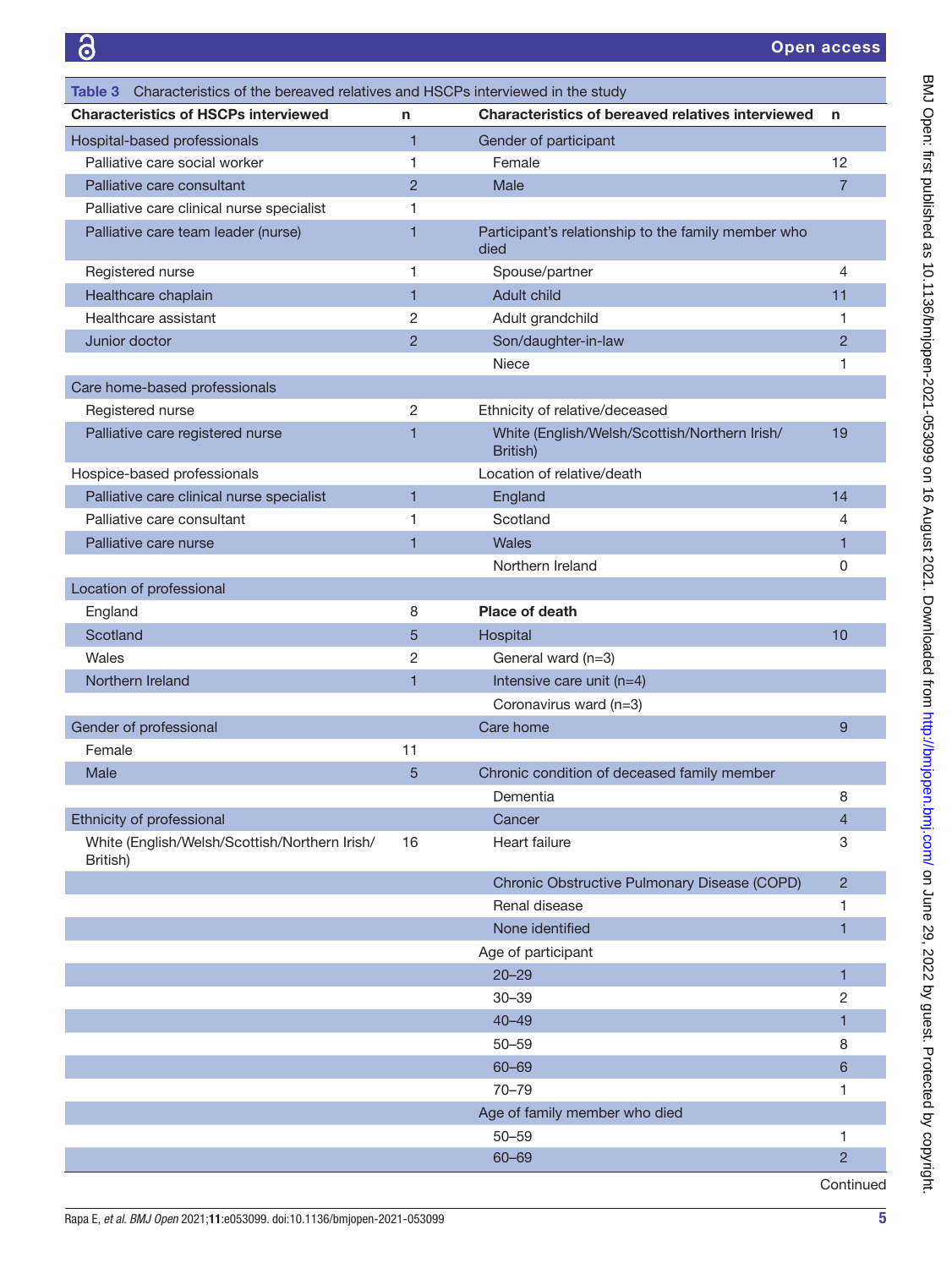| Open access                                   |              |                                                     | $\bullet$ |  |
|-----------------------------------------------|--------------|-----------------------------------------------------|-----------|--|
|                                               |              |                                                     |           |  |
| <b>Table 3</b> Continued                      |              |                                                     |           |  |
| <b>Characteristics of HSCPs interviewed</b>   | $\mathsf{n}$ | Characteristics of bereaved relatives interviewed n |           |  |
|                                               |              | $70 - 79$                                           | ≘         |  |
|                                               |              | 80-89                                               | 9         |  |
|                                               |              | $90+$                                               | 3         |  |
|                                               |              | Age of the children                                 |           |  |
|                                               |              | 0-11 years old                                      | 15        |  |
|                                               |              | 12-18 years old                                     | 9         |  |
| $1100D$ keelthe and again again mustanateural |              |                                                     |           |  |

HSCP, health and social care professional.

mentioning it on a daily basis or anything. They didn't think it was right to tell them [referring to dependent children] that their granda wasn't going to make it. I just think they didn't want to make them sad at that time. (Bereaved relative; spouse of the deceased; hospital-based death; first interview)

Although most relatives reported an awareness that their family member's death was expected within weeks or days, it often seemed that the children continued to be less informed of the situation. On occasions, young children (<12 years old) in the family asked their parents to see (physically or virtually) their dying family member. At times, parents told their children '*you can't visit granny because of the virus but you hopefully will see her soon*' or '*grandpa is very sick today but maybe tomorrow he will be better, and you can talk to him then*'. Relatives and professionals considered this deliberate strategy was an attempt by parents to protect their children from distress.



<span id="page-5-0"></span>Figure 1 Flow chart illustrating the participants involved in the quantitative and qualitative phases of this study. In phase 1, a total of 623 respondents completed the quantitative survey, comprising 278 bereaved relatives and 345 health and social care professionals (HSCPs). In phase 2, thirtyfive qualitative interviews were conducted, of which 19 were bereaved relatives and 16 were HSCPs.

### *Subtheme 2: the family's lack of understanding about the decline in their loved one's health*

Some families reported an absence of clear information from HSCPs about their family member's condition at end of life; consequently, adult family members reflected that they themselves were unprepared for the death. On occasions, relatives felt they were provided with '*false hope*' regarding their family member's condition when healthcare teams used phrases such as '*there has been no change and your mum is comfortable*' or '*things are just the same and he is doing okay*'. Consequently, relatives stated that parents within the family network were not aware of the severity of the situation, resulting in parental uncertainty about whether or how to share this information with their children. Relatives reflected it would have been helpful if HSCPs had used clear language such as '*dying*' and '*end of life*' when describing the patient's condition to the family.

Mum went into the hospital on the Friday around midnight and died on Sunday. I was ringing the hospital every few hours and they just kept saying 'she's still the same and she's comfortable'. We took that as good news that she was doing okay. And that's what we told the girls. That was all we knew, until I got the call on Sunday morning telling me to get to hospital right away as mum only had a few hours to live. (Bereaved relative; adult children of the deceased; hospital death; second interview)

#### Theme 2: HSCPs' role in helping families to prepare children for a significant death during the pandemic

Professionals provided varying amounts of psychosocial support to families during the pandemic, but on many occasions specific support in preparing children for a death was not offered. These issues are discussed under two subthemes: (1) a lack of family-centred conversations, and (2) psychosocial support provided to families with children during the pandemic.

#### *Subtheme 1: a lack of family-centred conversations during the pandemic*

Of 105 responders, 68.5% (n=72) of HSCPs reported that the healthcare team 'probably' or 'definitely' asked relatives if the dying patient had important relationships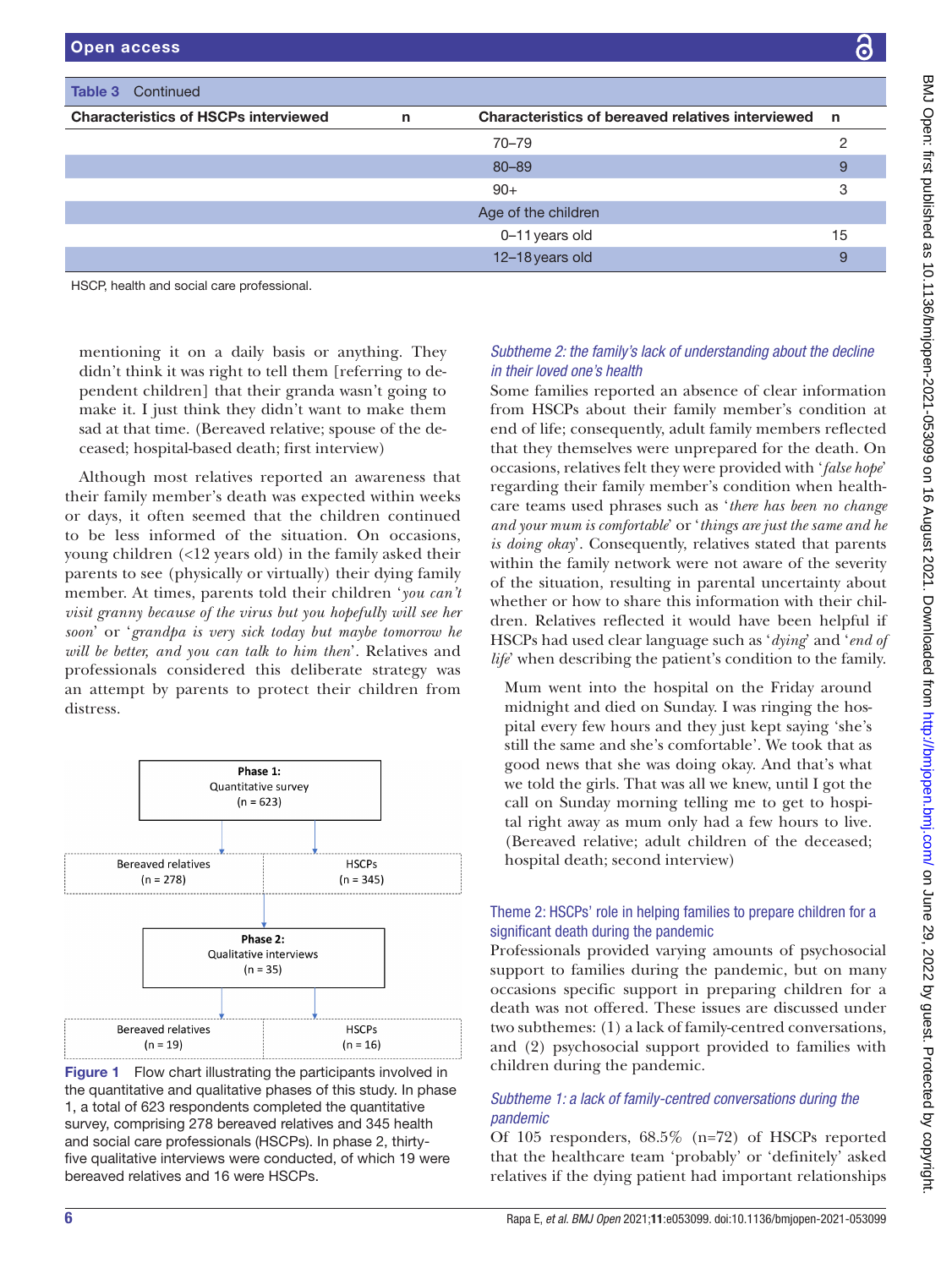<span id="page-6-0"></span>

| Survey responses from HSCPs<br>Table 4                                                                                                   |                     |          |                                      |                            |                              |                       |
|------------------------------------------------------------------------------------------------------------------------------------------|---------------------|----------|--------------------------------------|----------------------------|------------------------------|-----------------------|
|                                                                                                                                          | Total<br>responders | (%)      | Yes, definitely Yes, probably<br>(%) | No, probably<br>not $(\%)$ | No, definitely<br>not $(\%)$ | don't<br>know $(\% )$ |
| Q. Did the healthcare team ask<br>whether the patient had important<br>relationships with children or young<br>adults (aged 0-18 years)? | 105                 | 39(37.1) | 33(31.4)                             | 7(6.7)                     | 7(6.7)                       | 19(18.1)              |
| HOCD bootth and agoint gare professional                                                                                                 |                     |          |                                      |                            |                              |                       |

HSCP, health and social care professional.

with children ([table](#page-6-0) 4). This contrasts with reports from 108 bereaved relatives, of which only 10.2% (n=11) reported that HSCPs asked if the dying family member had important relationships with children ([table](#page-6-1) 5).

Often, relatives perceived that healthcare teams were '*too busy*' during the pandemic to provide family-centred support. Some relatives felt professionals would not have thought to ask if the dying patient had important relationships with children, as they were not of a typical age to have dependent children.

Nobody asked me if I had children. I suppose they didn't think to ask as my mother was 92 and I'm 67. It's not something that I directly needed, but for my son that would have helped him and my daughter in-law. But at the same time, I don't think the NHS staff had time for these things. (Bereaved relative; adult child of the deceased; hospital-based death; first interview)

HSCPs described increased pressures during the pandemic such as reduced staffing levels from sickness and increased workloads. Consequently, care was centred on clinical elements such as pain and symptom management. However, most professionals reflected that these obstacles to family-centred conversations predated the pandemic. On occasions, HSCPs felt the pandemic meant there was '*less of a need to prioritise conversations about the children*' with relatives, as they perceived it would have been '*easier*' for parents to talk to their children about a death due to increased general conversations and media coverage about dying.

It's not really my role. And I'm not sure that that ever, if I'm honest is ever, that's not really been part of what I do. It's probably easier now with all that's been going on over the last year. (HSCP; palliative care registered nurse; care home based; first interview)

#### *Subtheme 2: psychosocial support provided to families with children during the pandemic*

Respondents were asked to assess the overall level of support given by the healthcare team to relatives or friends about talking to children about a patient's illness.

Of the 65 HSCPs, 32.3% (n=21) felt the level of support provided to relatives by healthcare teams regarding talking to children about the patient's impending death was 'excellent/good', while 52.3% (n=34) reported 'I don't know' to the same question ([table](#page-7-0) 6). This contrasted with the responses from 75 bereaved relatives; 52% (n=39) 'disagreed/strongly disagreed' that they had received enough support from HSCPs about talking to children about the impending death. Only 17.3% (n=13) of bereaved relatives agreed/strongly agreed they had received adequate support from professionals [\(table](#page-7-1) 7).

Due to restricted visiting to hospital, care home and hospice settings during the pandemic, some of the relatives and HSCPs interviewed reported that families had video calls with their dying family member when their health permitted. From these interviews, it appeared that HSCPs had an instrumental role in encouraging parents to involve children in virtual calls. Some HSCPs believed it was important to include the children in virtual calls so they would feel part of the dying experience and help them understand the death. However, it seemed these virtual connections between dying family members and their relatives rarely happened, and where they did occur, children were only included if they had already been informed of the reality of the situation. Some professionals reflected this as a '*positive outcome for children in the pandemic*', as prepandemic children were usually not involved when a significant adult was in the final weeks and days of life in hospital and care home settings.

We're really quite keen on involving children as much as possible. But there had to be more thinking outside the box. We had in fact we even managed to facilitate a video between a dying mum and her children on one of our wards you know right at the height of COVID. (HSCP; palliative care social worker; hospital based; first interview)

Where children were identified in the family, HSCPs often felt they lacked adequate knowledge to provide meaningful support in the *'here and now*' and consequently

<span id="page-6-1"></span>

| <b>Table 5</b> Survey responses from bereaved relatives                                                                                  |                          |          |          |
|------------------------------------------------------------------------------------------------------------------------------------------|--------------------------|----------|----------|
|                                                                                                                                          | Total responders Yes (%) |          | No (%)   |
| Q. Did anyone in the healthcare team ask if your relative/friend had any<br>important relationships with children (aged 0-18 years old)? | 108                      | 11(10.2) | 97(89.8) |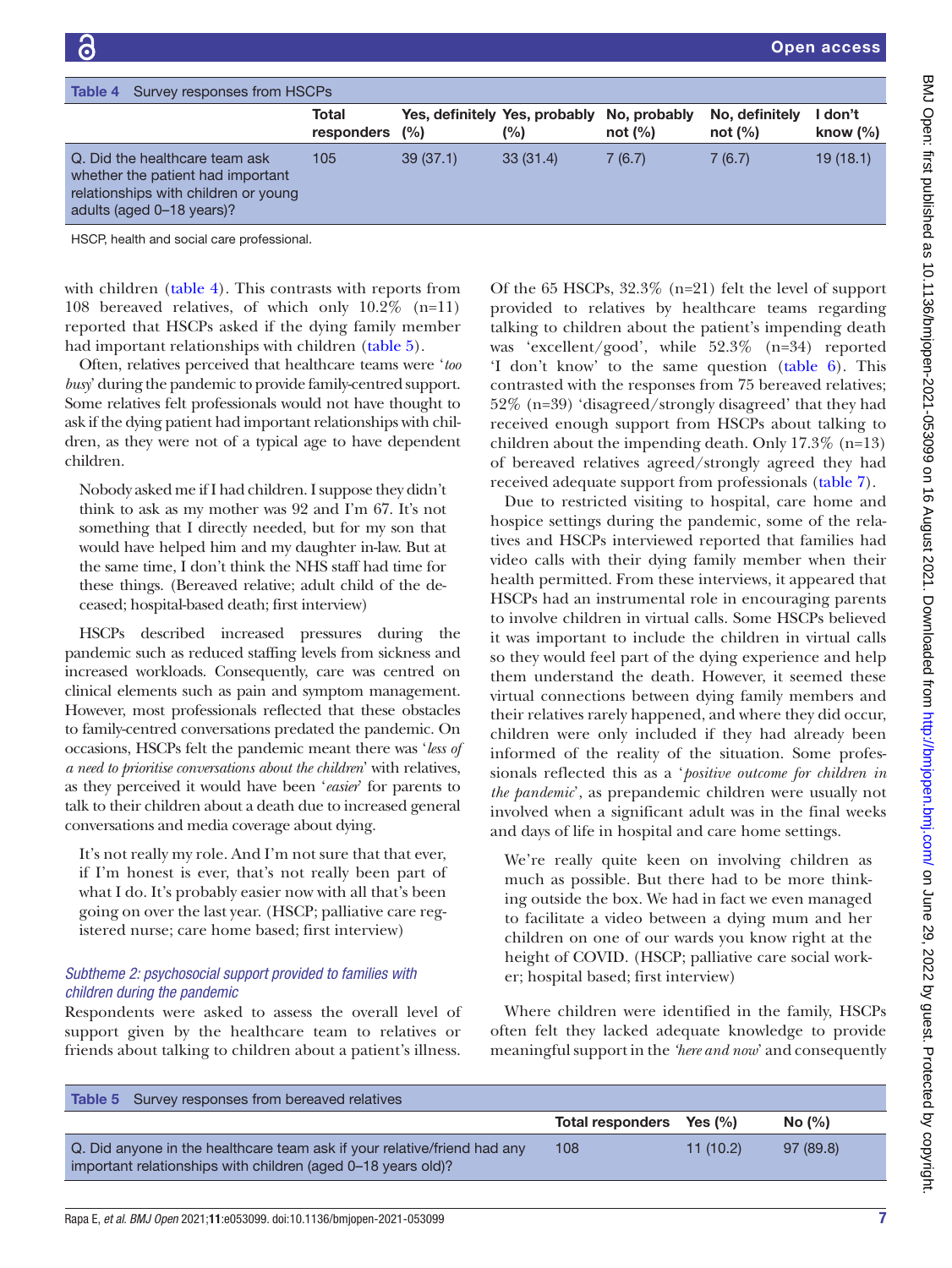<span id="page-7-0"></span>

| Survey responses from HSCPs<br>Table 6                                                                                                                               |                     |               |          |             |              |                        |
|----------------------------------------------------------------------------------------------------------------------------------------------------------------------|---------------------|---------------|----------|-------------|--------------|------------------------|
|                                                                                                                                                                      | Total<br>responders | Excellent (%) | Good (%) | Fair $(\%)$ | Poor $(\% )$ | I don't know<br>$(\%)$ |
| Q. How would you assess the overall level<br>of support given by the healthcare team to<br>relatives/friends about talking to children<br>about a patient's illness? | 65                  | 11(16.9)      | 10(15.4) | 6(9.2)      | 4(6.2)       | 34(52.3)               |

signposted relatives to the websites of charities that provide family support or advice. Many HSCPs believed psychosocial support to families regarding children was provided by other colleagues, such as social care professionals or registered nurses on the wards or in the community.

I didn't know what else I could have done in that moment. I think [charity name] are quite good with this sort of thing when it comes to illness and children. (HSCP; palliative care clinical nurse specialist; hospital based; first interview)

#### Theme 3: how families prepare children for the death of a significant adult

On occasions, parents reported that the websites to which they had been signposted by HSCPs were no longer available as the charity had ceased operations during the pandemic. Parents frequently reported that online information did not meet the developmental or cognitive needs of their children. Some parents searched the internet for guidance on how best to share this information with their adolescent children (aged 13+) but felt the information they found online was centred on talking about death with younger children.

I was searching the Internet for the words. But anything I came across was all quite childish. It was for young children really. It wasn't helpful for us to talk to my [teenage child]. (Bereaved relative; niece of the deceased; care home death; first interview)

More often, relatives reflected it would have been helpful if they had '*someone to talk to*' about how best to tell their children of the impending death rather than accessing websites. Some relatives attempted to contact services that provide support to family on preparing children for a death. However, many found it challenging as the staff from these organisations were furloughed during the pandemic. A number of relatives reported their loved

one had already died by the time a family support worker got in contact with them.

I got in touch with [organisation name] and they said the lady working in family support was only working 2 days a week because of the coronavirus, so would get back in touch with me when back in the office on Friday. But mum died on the Thursday, so it was too late. (Bereaved relative; adult child of the deceased; hospital death; second interview)

While some parents did tell their children the significant adult was going to '*die*', others informed their young children using phrases such as '*grandpa is going heaven soon*' or '*granny is going to the stars soon*'. It seemed parents struggled to tell the children when a significant adult had died, preferring to use euphemisms such as '*passedaway*' or '*star in the sky*'. Most relatives reflected it would have been '*easier*' for the parents to tell the children of the death if HSCPs had provided advice and guidance on how to tell children a significant adult was going to die before this happened.

I just wanted somebody to tell me how to start the conversation with them [the children] that granny was going to die. That's what was missing. I didn't want or need a perfect script, but some pointers on how to do it would have gone a long way. (Bereaved relative; adult child of the deceased; hospital death; second interview)

#### **DISCUSSION**

There appears to be a striking mismatch between reports from HSCPs and relatives bereaved during the COVID-19 crisis about whether professionals had asked if patients had important relationships with children. The majority of participating HSCPs indicated that the team had

<span id="page-7-1"></span>

| <b>Strongly</b><br>Neither agree nor Disagree<br><b>Strongly</b><br>Total<br>(%)<br>disagree $(\% )$<br>agree $(\% )$<br>Agree $(\% )$<br>responders<br>20(26.7)<br>9(12)<br>23(30.7)<br>19(25.3)<br>4(5.3)<br>Q. I was given enough help and<br>75<br>support by the healthcare team to<br>talk to children about my relative/<br>friend's illness. | Survey responses from bereaved relatives<br>Table 7 |  |  |                  |
|------------------------------------------------------------------------------------------------------------------------------------------------------------------------------------------------------------------------------------------------------------------------------------------------------------------------------------------------------|-----------------------------------------------------|--|--|------------------|
|                                                                                                                                                                                                                                                                                                                                                      |                                                     |  |  | disagree $(\% )$ |
|                                                                                                                                                                                                                                                                                                                                                      |                                                     |  |  |                  |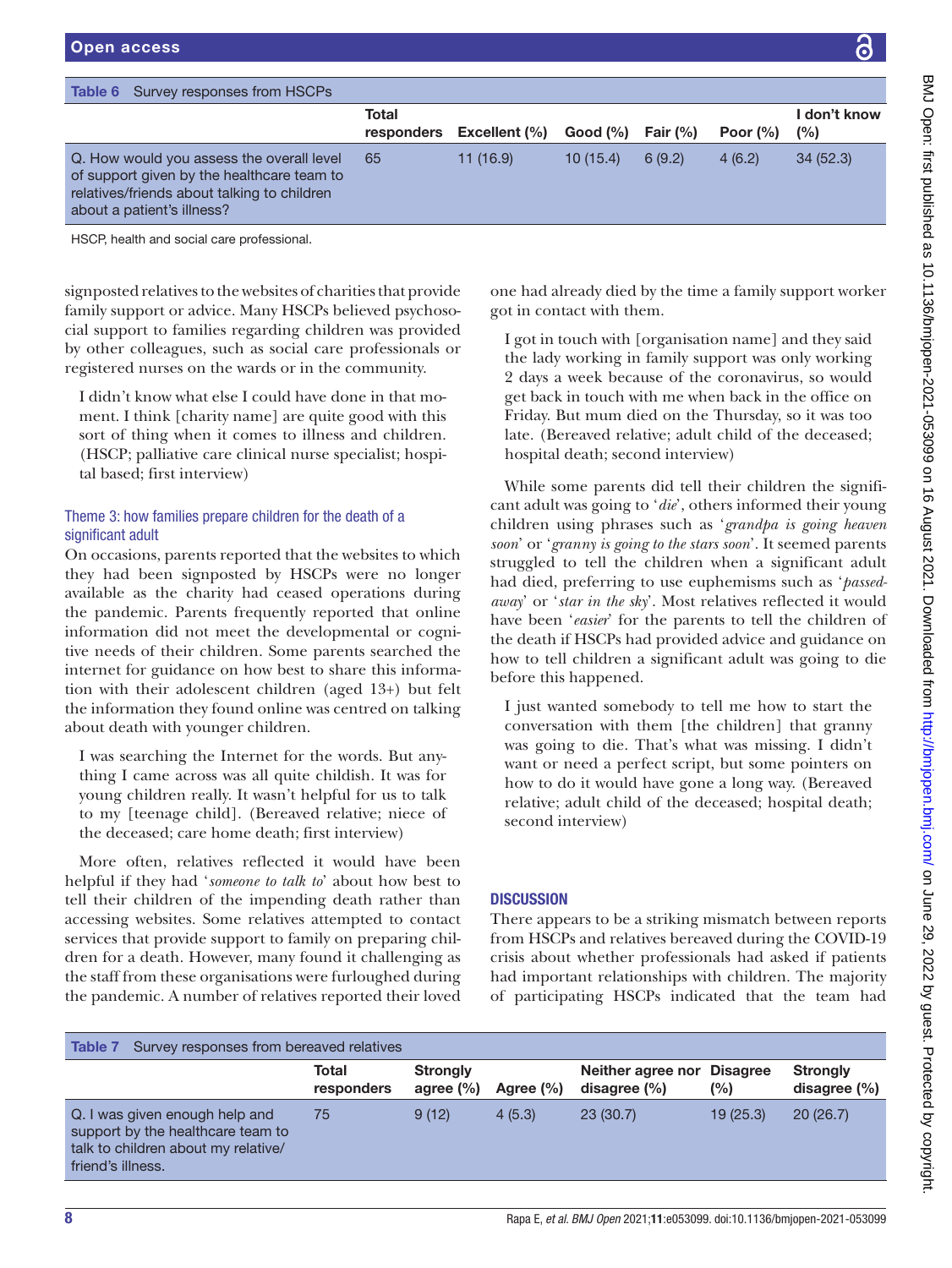'probably' or 'definitely asked', whereas only 10.2% (n=11) of relatives stated this had occurred. This disparity was also reflected in the HSCPs and families' ratings of the perceived level of support about talking to children. Most HSCPs in this study were not aware if families had been offered support, and the majority of relatives stated that they had not been provided with advice or guidance from professionals in telling children about an anticipated death. These inconsistencies between professionals and relatives may reflect HSCPs' belief that the identification of children and family support falls within the remit of another member of the clinical team, but in practice this does not occur.  $9^{10}$ 

Many children were not prepared for the death of a significant adult during the pandemic. Factors impacting this non-disclosure included adults' own lack of understanding about the declining health and impending death of their loved one, and parental belief that not telling the children someone close to them was going to die was protecting them from distress. Similar findings have been reported in the literature.<sup>12817</sup> Psychoeducational resources were less available to families during the pandemic and were sometimes perceived to be inappropriate for the child's age. Consequently, many children were not told the truth about their family member's health in their final weeks and days of life; when the death happened, parents continued to struggle to share this news with their children.

Professionals felt they had insufficient time to engage in meaningful conversations with families about talking to children about illness and death during the COVID-19 crisis. A similar finding has been reported in the prepandemic literature. $8-10$  While acknowledging the multiple demands on HSCPs, particularly during a pandemic, the perceived lack of time for these conversations could be a form of avoidance, by which staff consciously or unconsciously protect themselves from this sensitive and emotionally demanding work.<sup>[18](#page-9-9)</sup>

Some families were unsure how to tell their children someone in their life was going to die using ageappropriate language. It seems there is a lack of resources available to aid HSCPs' ability to equip families with the necessary tools to have important conversations about death and dying with their children.<sup>9</sup> Parents wanted time with HSCPs to discuss the language they might use with their children to prepare and support them for a bereavement, rather than relying on written materials or websites.

Despite the perception held by many HSCPs, conversations about death and dying with children did not seem to be '*easier*' for parents during the COVID-19 pandemic. While general conversations about death have increased during the pandemic, the experience of raising this topic with children may be different when someone in their own family is nearing end of life. $^{19}$  It is important that HSCPs do not make assumptions that families understand the reality of a relative's declining health or realise how important it is to have honest conversations with children about illness and death.

Bereaved families have reflected it would have been helpful if HSCPs had started a conversation with them on how best to tell the children someone close to them was going to die.<sup>[2](#page-9-1)</sup> This would require HSCP to: (1) understand the long-term benefits of effective communication for children's psychological well-being and family functioning; and (2) identify children within a patient's family and social network. HSCPs should ask their patients and/ or the relatives 'do you have important relationships with children?'. This question should be universal and not based on a patient's age. While most of the patients in this study were later in life, the number of relationships an adult has with children is likely to increase with each successive generation. Additionally, the proportion of grandparents who provide formal or informal childcare for working parents means this population is significantly involved in the lives of children. $20$  Crucially, when relationships with children are identified, HSCPs must have the training and resources needed to follow-up with adults about *why* talking to children matters and *how* these conversations can be initiated with children of all ages.

This is the first known study that has included quantitative measures about family-centred conversations in end-of-life care. It is possible that bereaved relatives did not answer the survey questions about the children as this may not have been reflective of their family set-up. This research was embedded in a national survey of end-of-life experiences during the COVID-19 pandemic and some of the bereaved relatives interviewed did not have important relationships with children; however, it was considered ethically appropriate in the Methods section to report the total number of interviews conducted. Findings are limited to an ethnically homogenous White population; future studies should investigate the experiences of preparing children for death from ethnic minority populations. Participants were self-selected to the survey which can lead to an unrepresentative sample of the overall population included.

#### **CONCLUSION**

There was a pronounced difference between bereaved relatives' and HSCPs' perceptions about identifying children affected by the anticipated death of an important adult during the COVID-19 pandemic. HSCPs have an important role in supporting families to initiate conversations with children about end of life in a timely and developmentally sensitive manner. This is essential for the long-term psychological well-being of bereaved families and children.

#### Twitter Catriona R Mayland [@CattyRM](https://twitter.com/CattyRM)

Acknowledgements The authors would like to express their sincere thanks and gratitude to the bereaved relatives and professionals who participated in this study. The authors extend their thanks to Rosemary Hughes and Tamsin McGlinchey for conducting the interviews.

Contributors Five authors were involved in the design of this study, survey dissemination and data collection (CRM, SM, LJD, ER, JRH). First interviews were conducted by two female researchers at the University of Liverpool. Second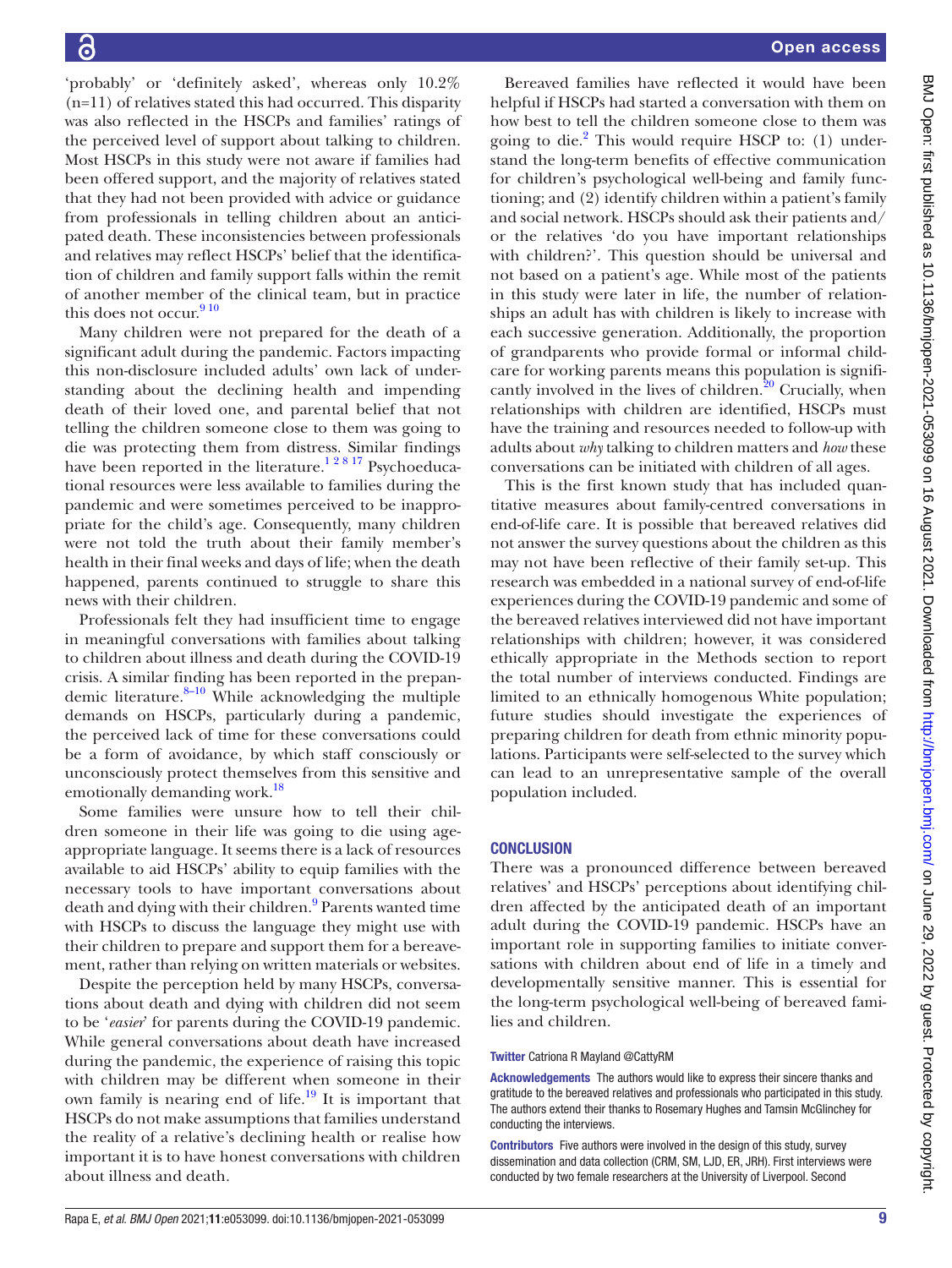interviews were conducted by JRH. JRH analysed and interpreted the data. BM supported the quantitative analysis. JRH, ER and LJD drafted the manuscript. All authors critically reviewed the manuscript. JRH took responsibility for the submission process. JRH and ER are joint first authors of this paper.

Funding Data analysis and manuscript preparation were supported by funding from the Westminster Foundation awarded to University of Oxford.

Competing interests None declared.

Patient consent for publication Not required.

Ethics approval Ethical approval was obtained from the University of Liverpool Central University Research Ethics Committee (Ref: 7761).

Provenance and peer review Not commissioned; externally peer reviewed.

Data availability statement Data are available upon reasonable request.

Supplemental material This content has been supplied by the author(s). It has not been vetted by BMJ Publishing Group Limited (BMJ) and may not have been peer-reviewed. Any opinions or recommendations discussed are solely those of the author(s) and are not endorsed by BMJ. BMJ disclaims all liability and responsibility arising from any reliance placed on the content. Where the content includes any translated material, BMJ does not warrant the accuracy and reliability of the translations (including but not limited to local regulations, clinical guidelines, terminology, drug names and drug dosages), and is not responsible for any error and/or omissions arising from translation and adaptation or otherwise.

Open access This is an open access article distributed in accordance with the Creative Commons Attribution Non Commercial (CC BY-NC 4.0) license, which permits others to distribute, remix, adapt, build upon this work non-commercially, and license their derivative works on different terms, provided the original work is properly cited, appropriate credit is given, any changes made indicated, and the use is non-commercial. See: [http://creativecommons.org/licenses/by-nc/4.0/.](http://creativecommons.org/licenses/by-nc/4.0/)

#### ORCID iD

Jeffrey R Hanna<http://orcid.org/0000-0002-8218-5939>

#### **REFERENCES**

- <span id="page-9-0"></span>1 Hanna JR, McCaughan E, Semple CJ. Challenges and support needs of parents and children when a parent is at end of life: a systematic review. *[Palliat Med](http://dx.doi.org/10.1177/0269216319857622)* 2019;33:1017–44.
- <span id="page-9-1"></span>2 Semple CJ, McCaughan E, Beck ER, *et al*. 'Living in parallel worlds' - bereaved parents' experience of family life when a parent with dependent children is at end of life from cancer: A qualitative study. *[Palliat Med](http://dx.doi.org/10.1177/02692163211001719)* 2021;35:933–42.
- 3 Marshall S, Fearnley R, Bristowe K, *et al*. The perspectives of children and young people affected by parental life-limiting illness: an integrative review and thematic synthesis. *[Palliat Med](http://dx.doi.org/10.1177/0269216320967590)* 2021;35:246–60.
- <span id="page-9-2"></span>4 Dalton L, Rapa E, Ziebland S, *et al*. Communication with children and adolescents about the diagnosis of a life-threatening condition in their parent. *[The Lancet](http://dx.doi.org/10.1016/S0140-6736(18)33202-1)* 2019;393:1164–76.
- 5 Ellis J, Dowrick C, Lloyd-Williams M. The long-term impact of early parental death: lessons from a narrative study. *[J R Soc Med](http://dx.doi.org/10.1177/0141076812472623)* 2013;106:57–67.
- 6 Fearnley R, Boland JW. Communication and support from healthcare professionals to families, with dependent children, following the diagnosis of parental life-limiting illness: a systematic review. *[Palliat](http://dx.doi.org/10.1177/0269216316655736)  [Med](http://dx.doi.org/10.1177/0269216316655736)* 2017;31:212–22.
- 7 McCaughan E, Semple CJ, Hanna JR. 'Don't forget the children': a qualitative study when a parent is at end of life from cancer. *[Support](http://dx.doi.org/10.1007/s00520-021-06341-3)  [Care Cancer](http://dx.doi.org/10.1007/s00520-021-06341-3)* 2021;31. doi:10.1007/s00520-021-06341-3. [Epub ahead of print: 18 Jun 2021].
- <span id="page-9-3"></span>8 Dalton LJ, McNivan A, Hanna JR. Family centred communication when an adult patient is diagnosed with a life-threatening condition 2021.
- <span id="page-9-8"></span>9 Hanna JR, McCaughan E, Beck ER, *et al*. Providing care to parents dying from cancer with dependent children: health and social care professionals' experience. *[Psychooncology](http://dx.doi.org/10.1002/pon.5581)* 2021;30:331–9.
- 10 Franklin P, Arber A, Reed L, *et al*. Health and social care professionals' experiences of supporting parents and their dependent children during, and following, the death of a parent: a qualitative review and thematic synthesis. *[Palliat Med](http://dx.doi.org/10.1177/0269216318803494)* 2019;33:49–65.
- <span id="page-9-4"></span>11 Hanna JR, Rapa E, Dalton LJ, *et al*. A qualitative study of bereaved relatives' end of life experiences during the COVID-19 pandemic. *[Palliat Med](http://dx.doi.org/10.1177/02692163211004210)* 2021;35:843–51.
- 12 Hanna JR, Rapa E, Dalton LJ, *et al*. Health and social care professionals' experiences of providing end of life care during the COVID-19 pandemic: a qualitative study. *[Palliat Med](http://dx.doi.org/10.1177/02692163211017808)* 2021;35:1249–57.
- <span id="page-9-5"></span>13 Creswell JW, Tashakkori A. Editorial: developing Publishable mixed methods manuscripts. *[J Mix Methods Res](http://dx.doi.org/10.1177/1558689806298644)* 2007;1:107–11.
- 14 Mayland CR, Hughes R, Lane S, *et al*. Are public health measures and individualised care compatible in the face of a pandemic? a national observational study of bereaved relatives' experiences during the COVID-19 pandemic. *[Palliat Med](http://dx.doi.org/10.1177/02692163211019885)* 2021:2692163211019885.
- <span id="page-9-6"></span>15 Braun V, Clarke V. Reflecting on reflexive thematic analysis. *[Qual Res](http://dx.doi.org/10.1080/2159676X.2019.1628806)  [Sport Exerc Health](http://dx.doi.org/10.1080/2159676X.2019.1628806)* 2019;11:589–97.
- <span id="page-9-7"></span>16 Walshe C. Mixed method research in palliative care. In: MacLeod R, Van den Block L, eds. *Textbook of palliative care*. Springer, Cham, 2019.
- 17 Kennedy VL, Lloyd-Williams M. Information and communication when a parent has advanced cancer. *[J Affect Disord](http://dx.doi.org/10.1016/j.jad.2008.06.022)* 2009;114:149–55.
- <span id="page-9-9"></span>18 Geerse OP, Lamas DJ, Sanders JJ, *et al*. A qualitative study of serious illness conversations in patients with advanced cancer. *[J](http://dx.doi.org/10.1089/jpm.2018.0487)  [Palliat Med](http://dx.doi.org/10.1089/jpm.2018.0487)* 2019;22:773–81.
- <span id="page-9-10"></span>19 Caughlin JP, Mikucki-Enyart SL, Middleton AV, *et al*. Being open without talking about it: a rhetorical/normative approach to understanding topic avoidance in families after a lung cancer diagnosis. *[Commun Monogr](http://dx.doi.org/10.1080/03637751.2011.618141)* 2011;78:409–36.
- <span id="page-9-11"></span>20 Buchanan A, Rotkirch A. Twenty-First century grandparents: global perspectives on changing roles and consequences. *[Contemp Soc](http://dx.doi.org/10.1080/21582041.2018.1467034)  [Sci](http://dx.doi.org/10.1080/21582041.2018.1467034)* 2018;13:131–44.